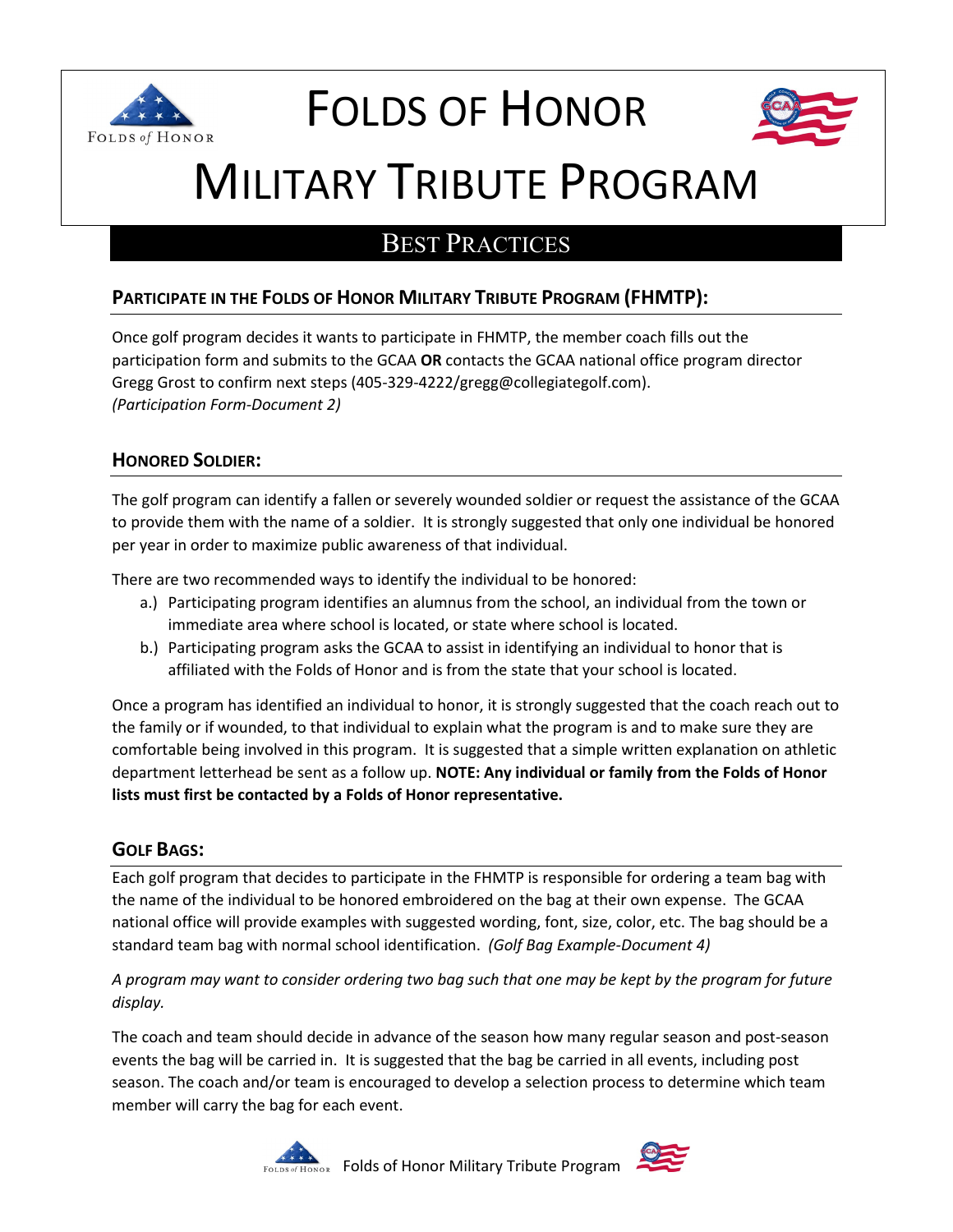#### **MEDIA:**

A plan on announcing the name of the person to be honored should be coordinated through the athletic sports information department. Prior to the announcement, the GCAA should be notified of your participation in the program. It is suggested that the golf program plan to highlight the individual to be honored on its Men's Golf page on the athletic department website with a brief biography identifying who this person is/was and if possible including a picture.

Your sports information director should plan on identifying the player who will carry the bag in all pretournament press releases.

Promoting on social media is highly recommended. When mentioning anything about this program on twitter please use #FHMTP.

#### **STORY CARD:**

A story card containing a brief biography of the soldier will need to be created. The GCAA national office will provide samples and if need be, assist the golf program is preparing the story card. The story card should include where the hero is from, their age, if fallen their date of passing, how they were killed or wounded, and any other supporting information of the soldier that helps tell his/her story. All story cards should be submitted to the GCAA for review and approval. Once approved, story cards must be attached to the golf bag. They should be approximately ¼ of a page and laminated. Size may vary based on the length of the story card. A template example is attached. It is suggested that you make additional copies. These can be handed out to potential donors and the media during events. *(Story Card Template-Document 3)*

#### **PHOTOS:**

If possible, pictures should be taken at each tournament the bag is carried in, in order to create a pictorial history. At the end of the school season an album highlighting the bag and those players who carried it could potentially be made and sent to the individual honored or his/her family. It is requested that you take a team picture with your Folds of Honor Military Tribute Program bag and submit that to the GCAA as well. Photos can be emailed to Gregg Grost (gregg@collegiategolf.com)

#### **AUCTIONING/FUNDRAISING:**

At the end of the season, the coach is responsible for finding a donor(s) for the bag. The NCAA has approved the auctioning/gifting of the bag with funds generated to be sent to the Folds of Honor. A NCAA interpretation has been developed for this program and is attached. *(NCAA Interpretation & Decision-Documents 6 & 7)*

There is no set way to auction the bag. Programs are encouraged to be as creative as possible. There is no minimum amount required when it comes to fundraising/auctioning off the golf bag. Whatever you feel is adequate would be more than appreciated by the Folds of Honor. Please devise a strategy as to how you are going to raise money for the bag and set a goal as to when you will plan to have fundraising complete.